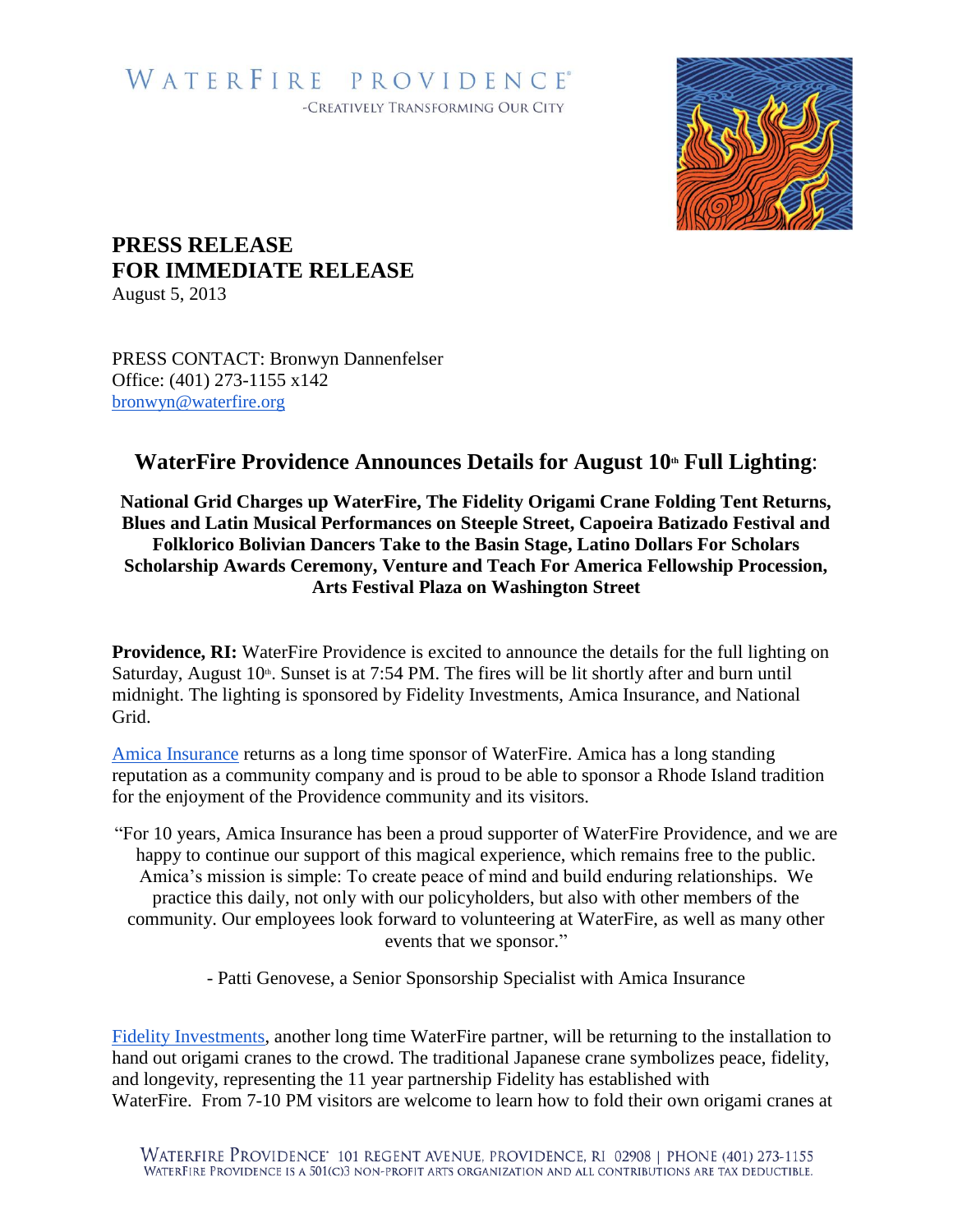the Fidelity Crane Folding Tent located in Memorial Park. Keep an eye out for illuminated blue cranes on the front of WaterFires fleet of boats on the rivers too!

"Fidelity is proud to continue our relationship with WaterFire by sponsoring this wonderful evening, and we will once again be distributing thousands of hand-folded origami cranes as a gift from our employees to the WaterFire attendees. We are pleased to be a part of this unique element of the Rhode Island community."

- John Muggeridge, Vice President of Public Affairs at Fidelity.

**Charge up your cell phone at WaterFire with [National Grid!](http://www.nationalgridus.com/)** WaterFire season sponsor National Grid will be providing a free cell phone charging station at WaterFire on August 10th! Stop by the National Grid tent on Washington Street to charge up your phone or other electrical devices for free!

"National Grid strongly supports WaterFire and all that it means for Providence and Rhode Island. This signature event has become a leading contributor to the vitality of our economy as it continues to gain international recognition while drawing thousands of visitors who might otherwise not have visited the region."

- Timothy F. Horan, President of National Grid in Rhode Island.

### **[Fraternidad Folkorica Boliviana](http://www.ffbri.com/) and [Grupo Ondas](http://www.capoeirabcv.com/) take over the Waterplace**

**Stage!** WaterFire is pleased to partner once again with the Fraternidad Foklorica Boliviana and to play a part in the [Ukrupina Festival](http://www.ribaa.org/Urkupina%20Page.html) which highlights the rich Bolivian culture through a showcase of music and dance. Starting at 7:00 PM traditional Bolivian dance and music will be performed on the basin stage. At 8:05 PM a traditional Aymara, or Bolivian fire ritual, will be presented during the lighting of WaterFire with accompaniment by Bolivian musical group, Voces de los Andes. Following this ceremony both groups will process to the Bank of America City Center to join the ongoing Ukrupina Festival. For more information on the Ukrupina Festival please visit: [www.ribaa.org](http://www.ribaa.org/)

### **Capoeira group, [Grupo Ondas,](http://www.capoeirabcv.com/) will be performing on the basin stage starting at 4**

**PM.** Capoeira is a beautiful martial art that combines fighting, dancing, acrobatics and music into a "game" that is as breathtaking to watch as it is to play. At 4 PM Grupo Ondas will be presenting a Batizado, or belting ceremony, as new students are introduced to the world of capoeira, current students advance in rank and senior students and instructors perform.

#### **[Venture for America](http://ventureforamerica.org/) and [Teach for America](http://www.teachforamerica.org/) welcome new fellows to Rhode Island with**

**WaterFire!** Sister organizations, Venture for America and Teach for America, focus on bringing motivated recent college graduates to partnering communities through entrepreneurial work at start-up companies within the area or through teaching at low-income schools for two years. New and current fellows will be lighting a star in the Starry, Starry Night field with a wish for their future and the work they will do as part of the Rhode Island community and light a luminaria to thank those that have helped them on their own path to the program. From here participants will participate in a Prometheia torch procession to the Steeple Street Stage where Mayor Angel Taveras will welcome them to Providence at 9:45 PM.